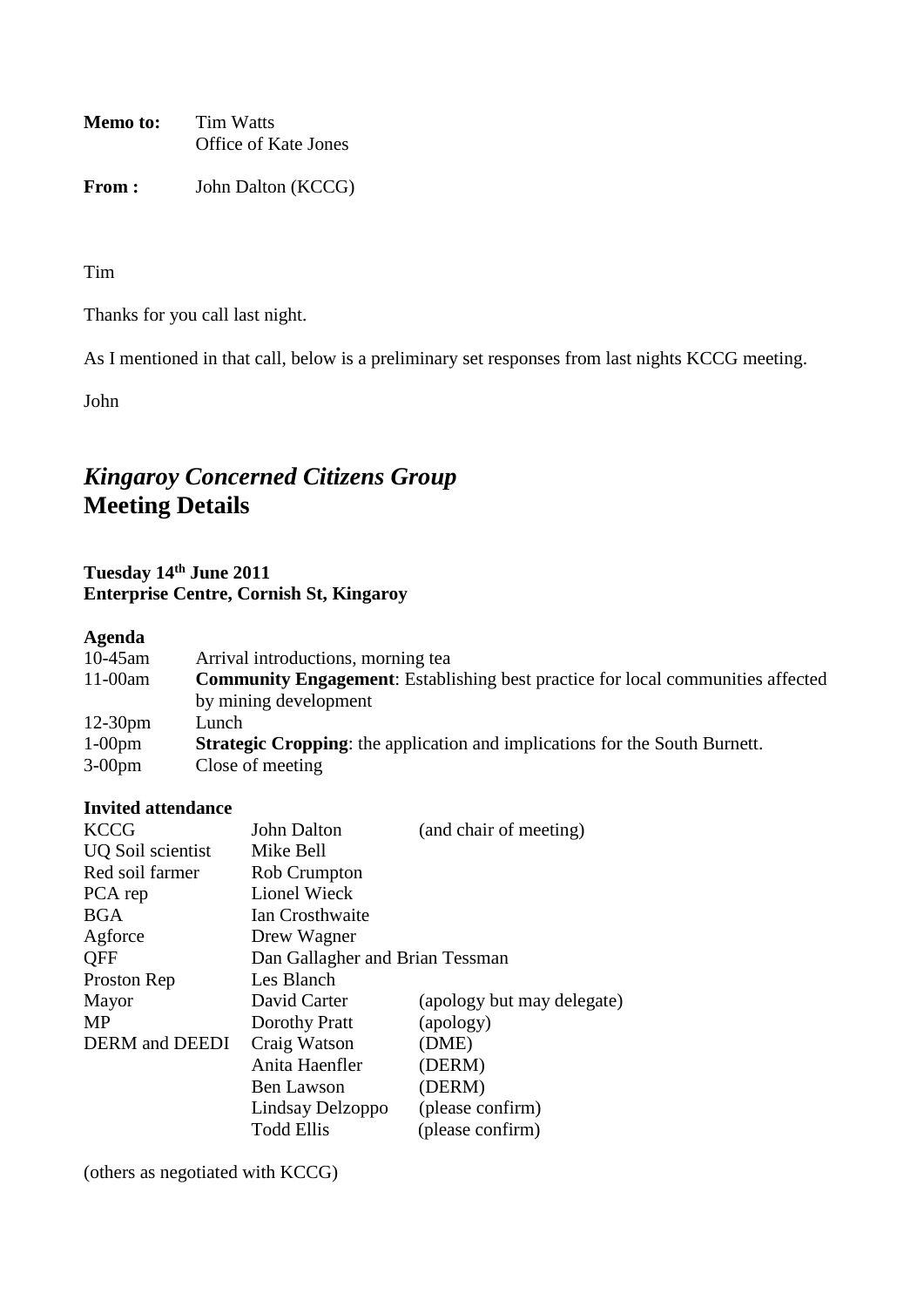### **Other details:**

| <b>Catering:</b>   | KCCG has engaged JC Catering to provide tea, coffee and biscuits before and during                                                                                                             |
|--------------------|------------------------------------------------------------------------------------------------------------------------------------------------------------------------------------------------|
|                    | the meeting, and also to provide a sandwich lunch                                                                                                                                              |
| <b>Facilities:</b> | A data projector, screen, and white board is available at the venue. John Dalton will<br>provide a laptop computer, participants may use these items in combination with their<br>own USB      |
| <b>Travel:</b>     | Reminder that the Blackbutt Range is open for up traffic on the hour and every half<br>hour, and for down traffic every quarter to and quarter past the hour. Allow a max of<br>30 mins delay. |

#### **Prior to meeting:**

DERM to conduct an assessment of a focus paddock near Kingaroy (Alan Sommerfeld property) to test the validity of the current SCL criteria as applied locally.

It was noted in the Technical Assessment (DERM website) that although about 100 sites were tested and results recorded in the TA document, the only South Burnett sites tested were in the northern end of the district near Murgon. The reason given for no further testing was that the weather was too wet.

The standard 8 criteria test would demonstrate to all attending the meeting the exact nature of the validation process, beginning with identification on the trigger map, through to exclusion on the basis of slope (or ph and water capacity as other probable exclusion causes).

DERM response: …………………(please insert) …………..

# **Item 2: Progressive drafting of a Submission to SCL from KCCG**

As mentioned in our phone conversation last night, KCCG wishes to make a constructive submission to DERM concerning the application of the proposed criteria to the soils of the South Burnett region.

In order to optimise that response, we would like to engage with DERM in a series of drafts so that final version for submission is free from simple misinterpretation of the SCL proposal, and is enhanced by successive testing of proposals by KCCG with DERM officers.

Please consider this document the first for your consideration and response. Subsequent drafts will be developed prior to the June 14<sup>th</sup> meeting and our subsequent lodgement as a submission before the 29<sup>th</sup> June 2011 deadline.

From Keith Jessen: mining of cultivation or ex cultivation grazing. Mine one and you make it all unvialble. It is all connctied complimentary. Its an entity. Feed grain sutble.

### **1 Sample validation (see above meeting information)**

**KCCG proposal:**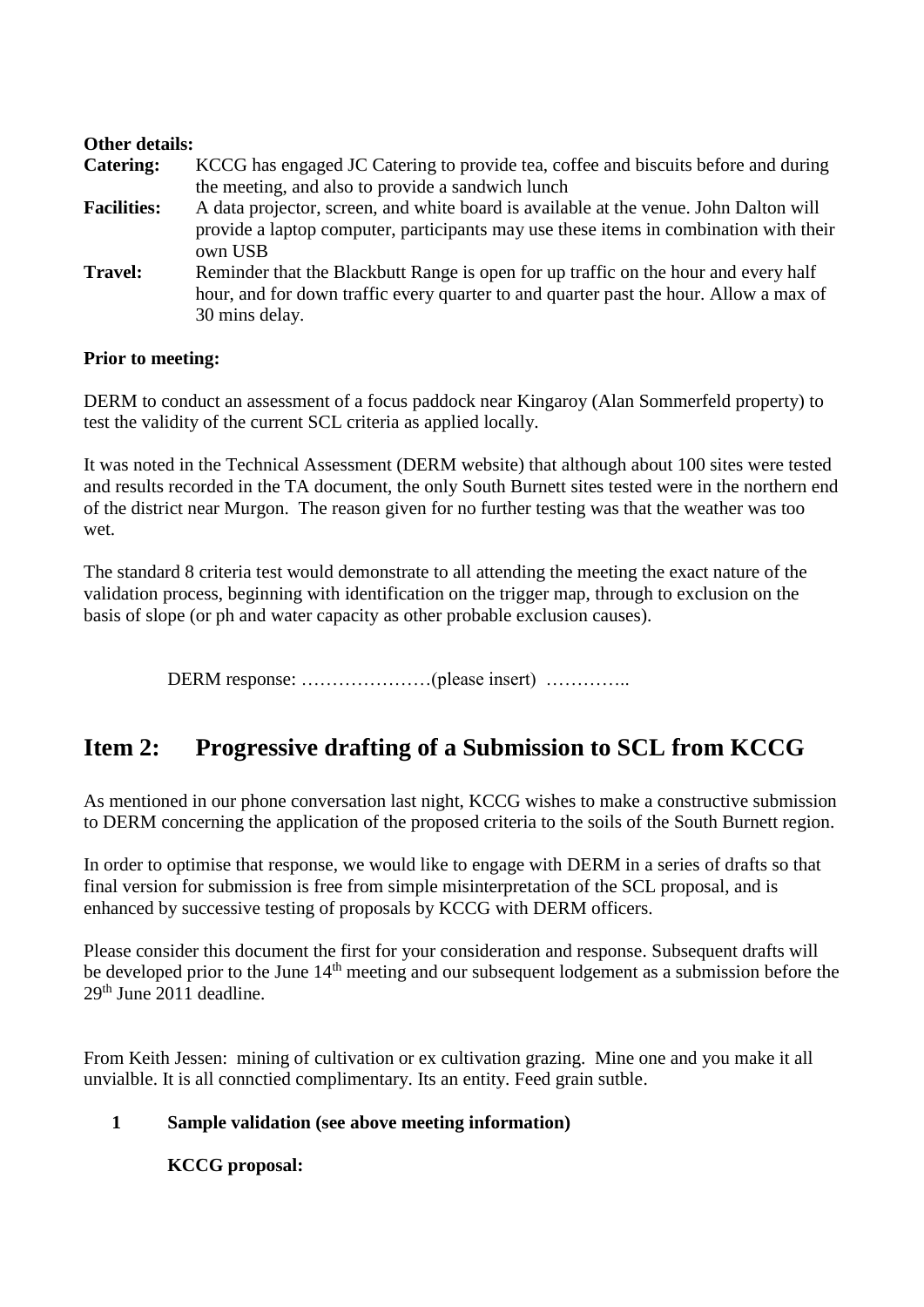DERM to conduct an assessment of a focus paddock near Kingaroy (Alan Sommerfeld property) to test the validity of the current SCL criteria as applied locally.

It was noted in the Technical Assessment (DERM website) that although about 100 sites were tested and results recorded in this document, the only South Burnett sites tested were in the northern end of the district near Murgon. The reason given for no further testing was that the weather was too wet.

The standard 8 criteria test would demonstrate to all attending the meeting the exact nature of the validation process, beginning with identification on the trigger map, through to exclusion on the basis of slope (or ph and water capacity as other probable exclusion causes).

DERM response: …………………(please insert) …………..

#### **2 RED soil note page 41 of Technical Assessment**

KCCG has noted that the technical assessment team has identified the problems associated with the use of slope as a defining criterion for red soils (page 41 of technical assessment). They even suggested relaxing the slope limit to 8% as a means of ensuring their inclusion. They identified their fertile and productive nature.

#### **From: Technical Assessment (p41)**

#### **Red horticultural soils**

- The assessment identified that some areas of deep, well drained and stable soils in the Coastal Queensland and Wet Tropics zones would be excluded by the 5% slope threshold.
- These soils occur in landscapes that are highly regarded for horticultural tree, vine and row crops because of their microclimate (frost free), deep drainage and low erodibility. Such well drained soils are important to the horticulture sector and can support a wide range of crops. They are often cultivated on slopes >5% and therefore a slope threshold of 8% would be an appropriate upper limit for sustainable cultivation on these soils, above which cropping is largely restricted toperennial forms of horticulture.
- The most suitable of these soils are the 'red soils' which include loamy and sandy Red Kandosols (e.g. south east Queensland, coastal Burnett), Red Chromosols (e.g. in the Sunshine Coast lowlands) and deep well structured Red Ferrosols that are found at a range of sites across Queensland including the Kingaroy area in the Burnett catchment, Mount Tamborine, Blackall Range and the Atherton Tablelands.
- Sites with red soils were assessed in south east Queensland (site 5), Bundaberg/Childers (sites 105, 109, 113), the inland Burnett (sites 50, 53, 56) and the Wet Tropics (site 401). The sites include a number of both cropped and uncropped areas.
- In most areas of the Coastal Queensland zone, these red soils require access to at least supplementary irrigation water for perennial horticulture. However where irrigation is applied, these soils support cropping with high productivity. In coastal parts of the Wet Tropics the need for supplementary irrigation is less and these areas are used for both horticulture and drylandcropping.

The possibility of including a separate category of 8% slope for Red Ferrosol soils was discussed by the assessment team.

- **The inclusion of this group of valuable horticultural soils would add complexity to the relatively simple assessment of slope, and increase the risk of inconsistency in the application of the framework (e.g. if the identification of Red Ferrosol soils was required to determine the slope threshold). It would also include a group of soils that generally require supplementary irrigation to sustain their productivity, and this would be inconsistent with the overall SCL criteria approach of not including soils that depend on irrigation for their productivity**
- The possibility of raising the slope criteria threshold to 8% for all soils in the Coastal Queensland and Wet Tropics zones was also considered, which could potentially result in areas of poorer quality soils being designated as SCL. However, many would be excluded by other criteria such as soil depth and soil water storage. Note that no such sites were represented in the assessment. **Recommendations**
- 30. Retain the 5% slope threshold for the Coastal Queensland and Wet Tropics zones.

**Implications**

.

• Retaining the 5% slope threshold for all soils would: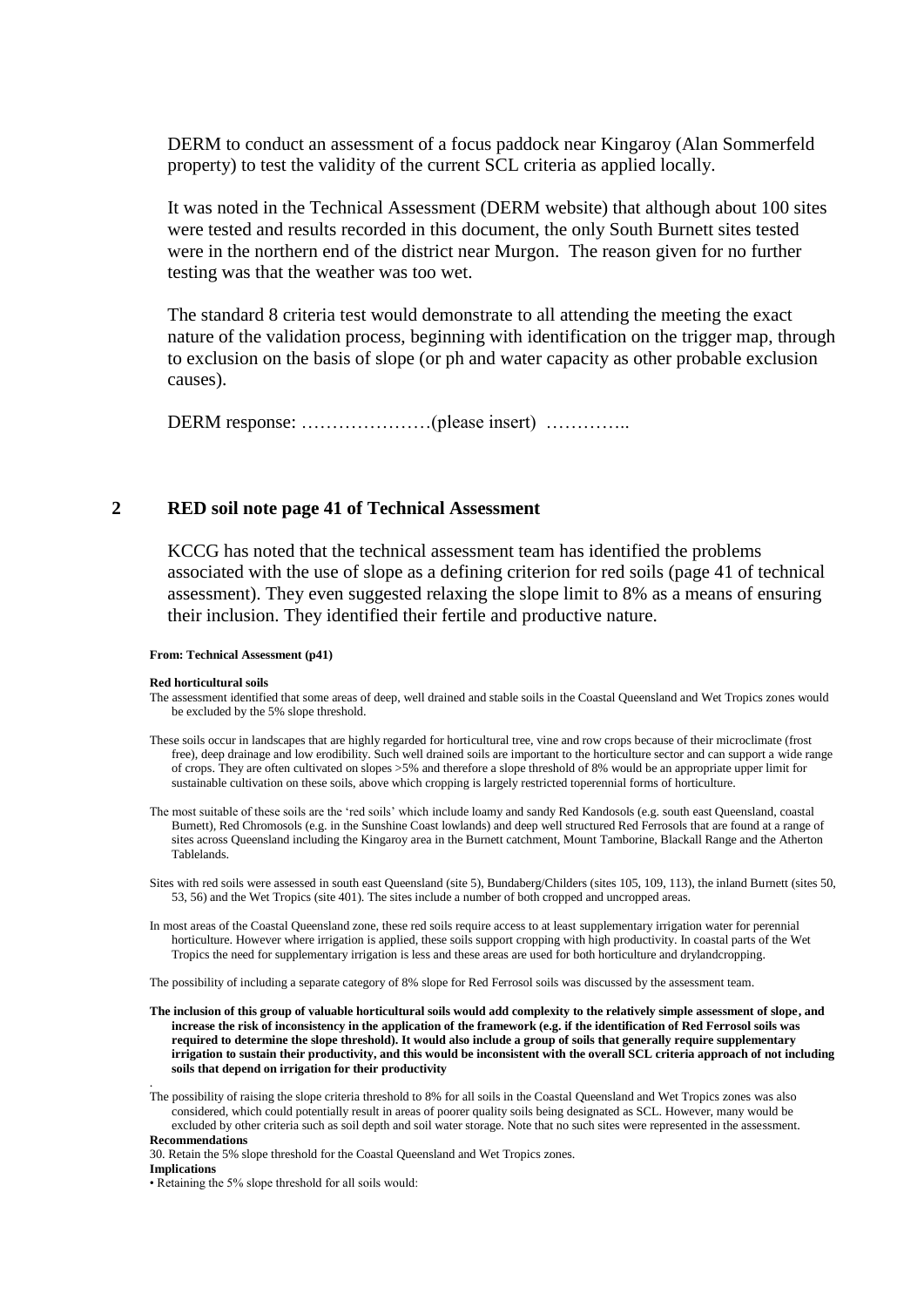o result in an area of horticulturally significant soils not being classed as SCL

- o ensures a simpler and more consistent application of the criteria and threshold
- Not altering the slope threshold to 8% for Red Ferrosols only would:
- o result in a small area of horticulturally significant soils not being classed as SCL

o ensures a simpler and more consistent application of the criteria and threshold

It should be stressed that the South Burnett soils are distinct from some aspects mentioned by the TA team. They are not irrigated, do not erode due to higher rainfall in coastal areas and the use of contours, and are primarily agricultural rather than horticultural.

The TA team finally recommended the retaining of the 5% slope criteria on the grounds that it would "add complexity" to the application of the slope criteria, would include many less fertile soils in the coastal region, and open up the prospect of inclusion of other lands that would suffer higher rainfall problems.

They acknowledge that this would adversely exclude the soil types which are the focus of KCCG concern.

Avoidance of complexity is not sufficient or sound reason to exclude South Burnett soils from SCL protection.

Ironically, this dilemma for the TA team also suggests the solution to the problem.

#### **KCCG proposal:**

The problem appears to be not whether to exclude South Burnett red soils or not, but how to include them without adversely corrupting the intent and extent of SCL in other areas of the zone that it shares.

Therefore, one solution would be to define an extra zone that allows inclusion of SB red soils but confines the flow on affect to areas of similar geography. The extra zone could be defined as Red Soil Agricultural Areas. It may also include areas such as the Atherton Tableland.

DERM response …………………(please insert) …………..

# **3 KCCG proposal:**

#### **Preliminary Self -Assessment and Standard Fees and Charges**

It was noted that the 8 SCL criteria are staged from simplest to implement (no. 1) to most complex (no 8) and that a standard fee of \$4000 is required for validation.

It would assist landholders if a simple "preliminary self-assessment" kit was developed.

This could include simple slope assessment using google maps (see insert), crude ph tests for the 300 and 600 mm depth tests, and other such easy to apply on-farm test techniques.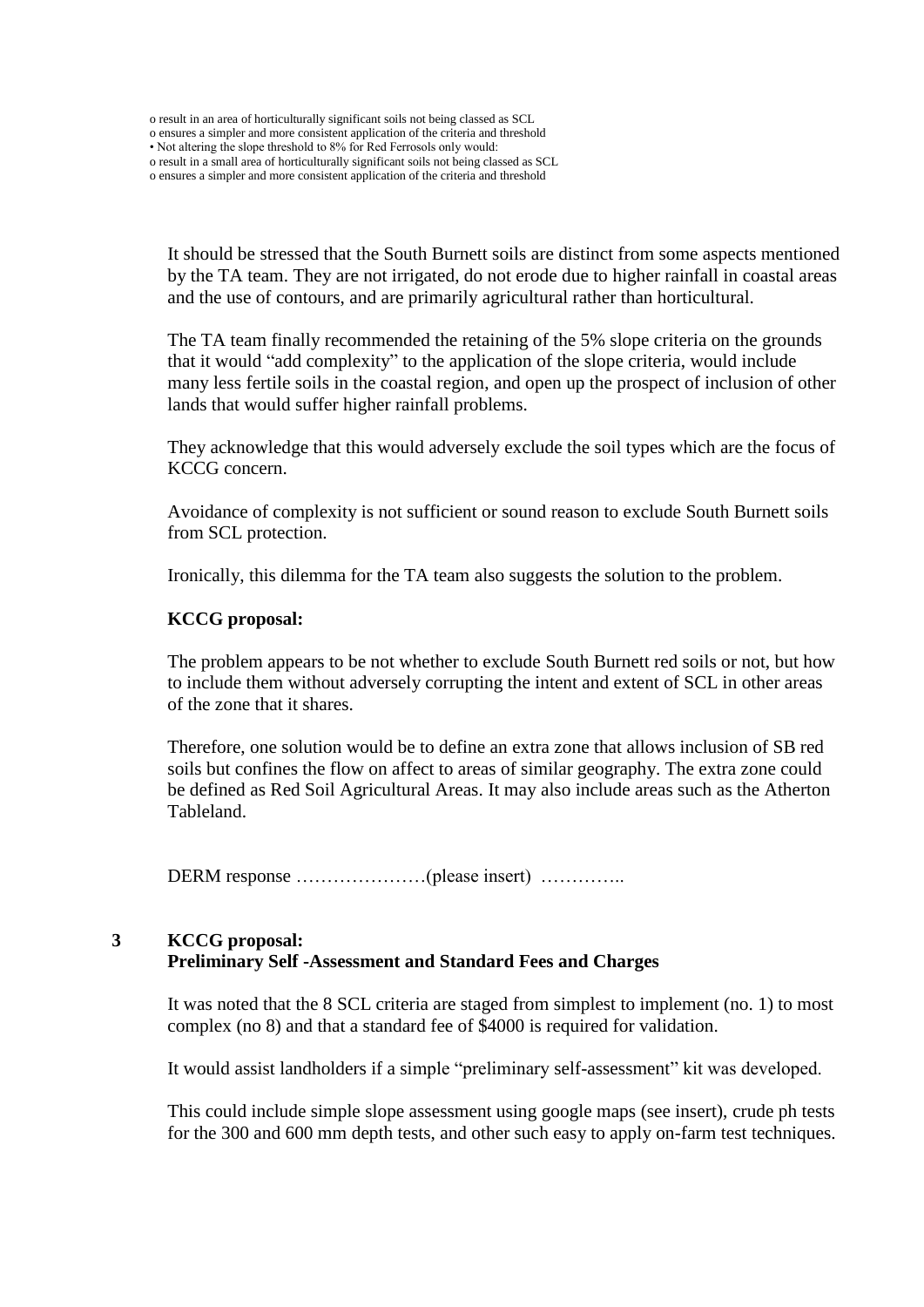This would obviously save the land holder from having to pay DERM \$4000 to hold up an inclinometer, declare the farm over the 5% slope, and say "thank you for the \$4000."



#### **Slope test using Google Maps**

 $(5\% = 1/20 = 20m / 400m)$ 

- 1 Select a transect
- 2 Set dividers to 400m from the given scale (4/5 of 500m)
- 3 Place dividers on transect  $A-A^1$ .
- 4 The 400m divider setting exceeds the 520 -540 countour interval on the map, therefore the slope exceeds 5%.  $(28/400 = 7%)$
- 5 Place the dividers on transect  $B B^1$ .
- 6 The 400m divider setting sits between the 500-520 contour interval on the map, therefore the slope is less than 5%  $(14/400 = 3.5\%)$

DERM response …………………(please insert) …………..

## **4 KCCG proposal:**

#### **Quick links**

Easy to use, location specific quick links on the DERM website would be helpful for the most used sections of the SCL process.

DERM response …………………(please insert) …………..

### **5 KCCG proposal:**

KCCG requires confirmation of the process that applies to Ministerial decisions to be made when SCL has been validated but a mining proposal such as Qld Bauxite applies for an MDL.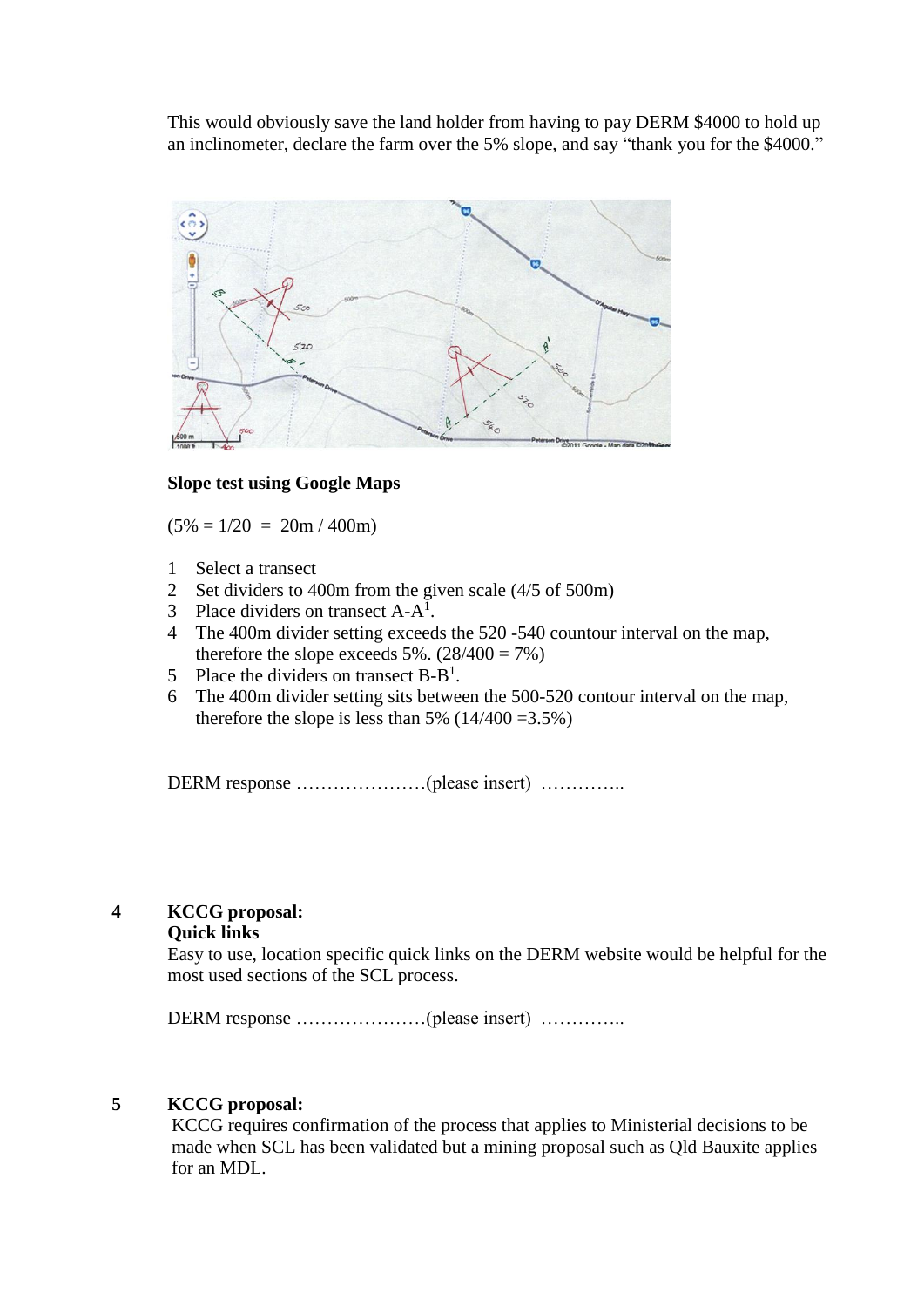#### From Policy Framework (page10):

*Provides the Minister with powers to determine whether a development provides significant community benefit that would override the State's need to protect strategic cropping land.*

How is the *community interest* assessed, and is a mining proposal dismissed if the material is available in other locations without validated SCL ?

DERM response …………………(please insert) …………..

#### **6 Community Consultation and Information:**

#### **Current Practice:**

- 1. The current EPM and EPC mandatory process is as follows:
- 2. The current process for a Govt approved trial (such as the Cougar Energy UCG trial in Kingaroy is as follows:
- 3. Consider the following account from Keith Jessen and John Larson about how they received information about proposed bauxite exploration on their land recently: (John and Keith to speak,). They are to explain how it happened, how they felt, what they did about it, time spent.

# **Community Engagement**

*Mining companies and the Government have a "Duty of Disclosure" to fulfil before they can expect landholders and local communities to fully co-operate with mining activity.*

- 1. Government makes about computer use and availability. It is not the preferred means of obtaining or receiving information for many people. Some prefer printed material, and others rely on word of mouth.
- 2. Follow the Local Govt process as a template for managing the EPM process
- 3. The right to object
- 4. Display of proposal in public places
- 5. Locality and project specific quick links on DERM / DME website. It shouldn't be a treasure hunt!
- 6. Lack of trust of mining companies.
- 7. Suspicion because …. and able to be reduced if…………….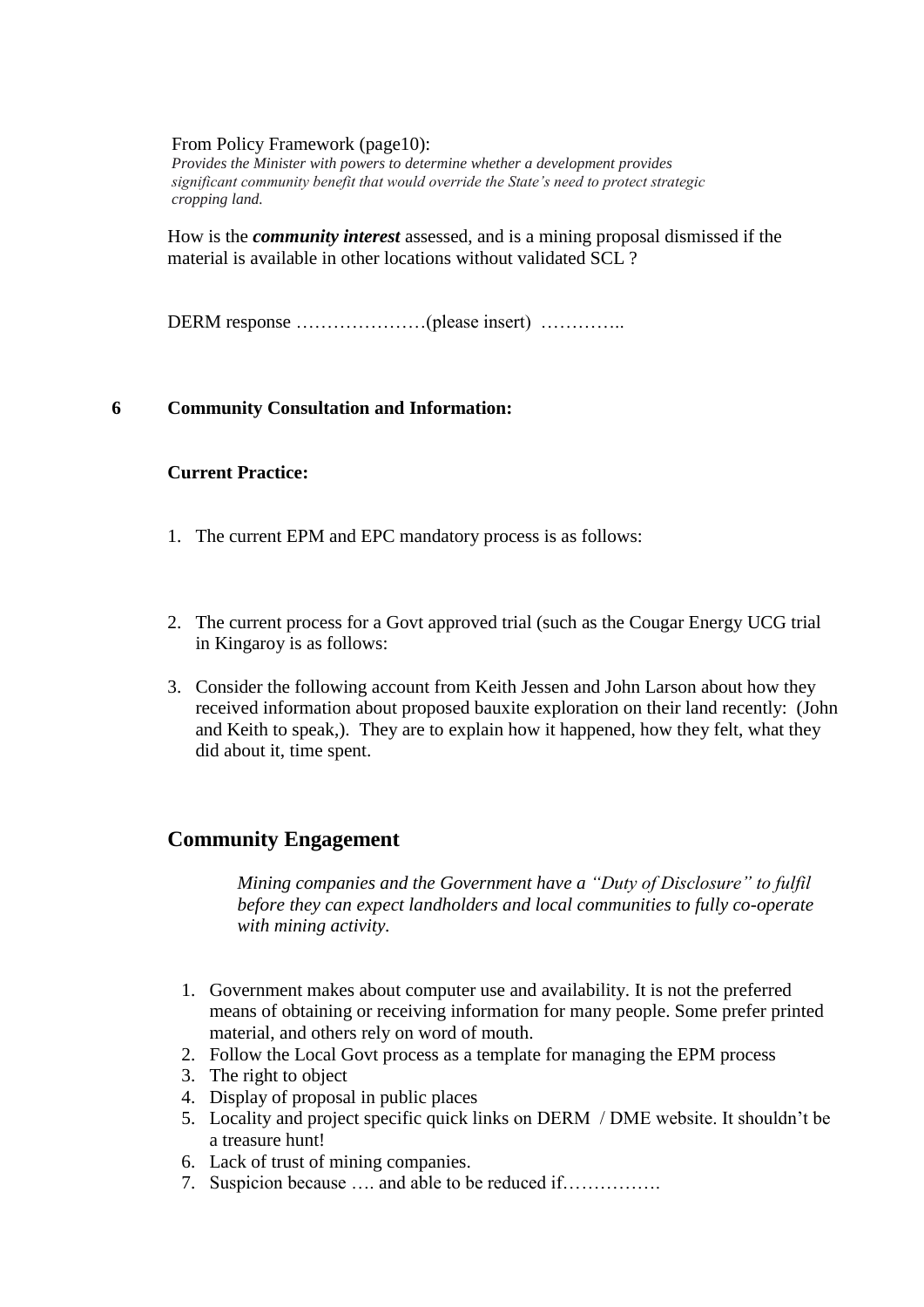- 8. Information hubs at local council.
- 9. Full information is best disseminated by: …. and by postcode mail out 100%
- 10. Notification of issues needing response or submissions (like SCL) is currently done by ……. and could be improved by………..
- 11. Local Government is currently informed of pending EPM activity by ………… and should be informed and resourced by……..
- 12. Landholders expect and prefer information from the Government before getting it from the company.
- 13. Landholders need some information about their rights and responsibilities wrt to proposed mining activity: succinct info about their right to refuse, compensation for loss of productivity, appealing to Govt for bad practice by miner, what to expect from the miner, …etc
- 14. All landholders should expect to see a copy of the permit EPM.
- 15. All sites must be visited before approval given.
- 16. EIS for all trials
- 17. mini EIS for all permits
- 18. Explanation as to why the project is of local, state or national interest
- 19. Explain not just the proposal to explore, but what successful exploration would lead to, and what a fully developed project would look and function like. People are suspicious of partial disclosure. It is natural to scream and get out of the water when you see a shark fin, rather than wait till it bites your leg.
- 20. Proponents and Govt need to address the "Triple Bottom Line" of Social, environmental and financial consequences. See the Canadian model!!
- 21. All related documents need to be not just accessible, but **known** to be accessible.
- 22. No project or exploration without at least one public information night.
- 23. A DME / DERM hotline for information and report suspected mal practice
- 24. Visible Govt presence to check on all permitted works and for environmental monitoring.
- 25. Cougar Energy taught us that self regulation doesn't work for the same reason that self reporting of traffic offences is not a very good idea.
- 26. Additional requirements for community engagement to be paid for by the applicant and not the tax payer.
- 27. Cancel permits that are no longer in the public interest, that are inordinately inactive, or that are under strategic cropping land.
- 28. Land holders and potential land buyers need ready access to all maps.
- 29. Mining related tress is caused by fear of the unknown, additional work and productivity, loss of time and concentration, and …etc……
- 30. Landholders need a confidential counselling service for personal, financial and legal purposes
- 31. Landholders need an advocate or support service to help them manage mining related activities that fall outside their area of expertise.

# **Which is closer to current Govt practice?**

(A)

An invisible Government master plan that has no provision for local consultation, grants permits to trial without doing an EIS, trusts the company to send in results for environmental testing but doesn't follow up late submissions, delegates the need to manage risk assessment to the company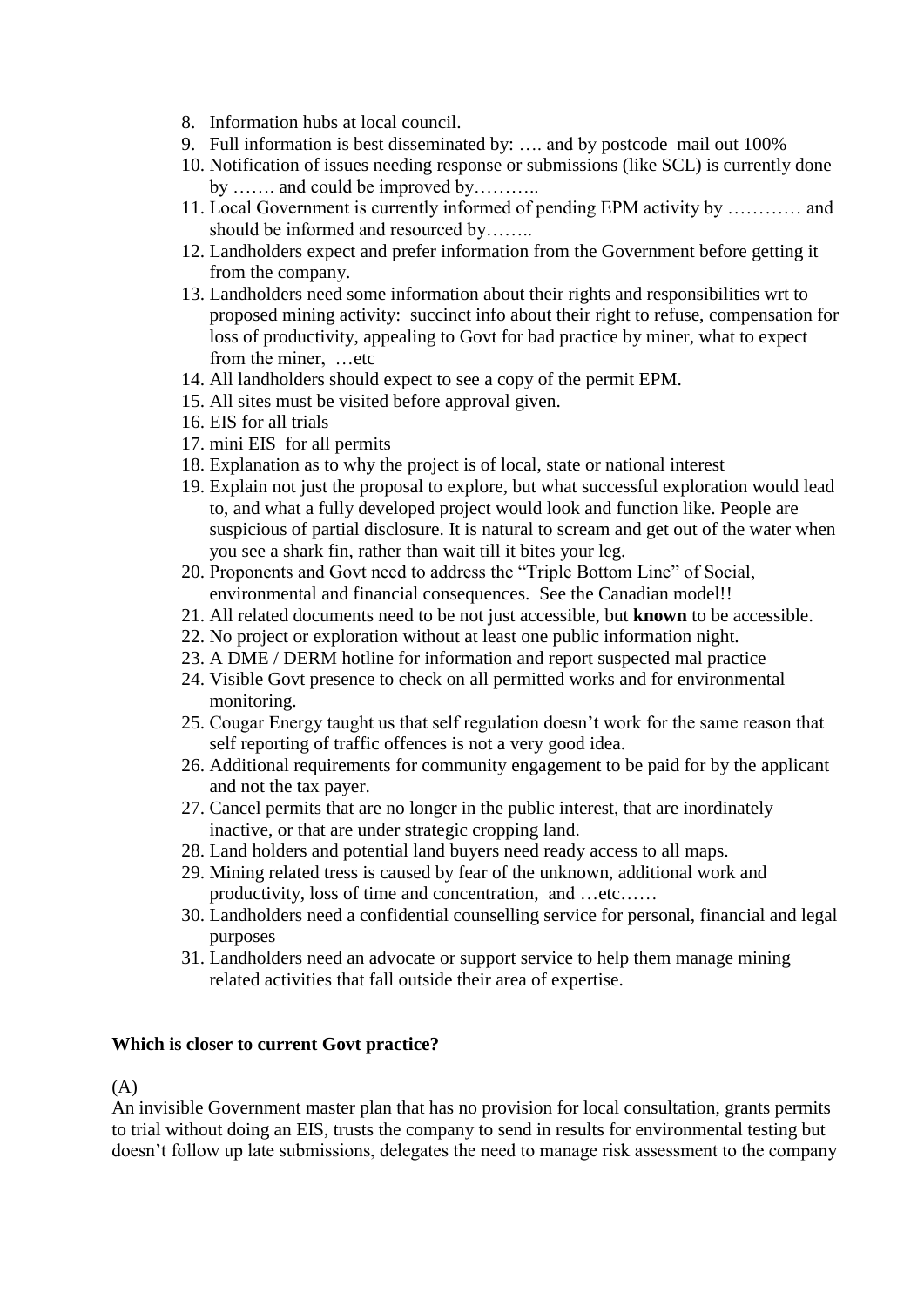(B)

Informs the community of all proposals and applications, articulates the arguments for and against the proposal to the community, refers to previous research, publishes the risks associated with the exercise, transparently responds to those risks, does an EIS (environmental impact statement) if a project is considered a trial, and doesn't approve if potential damage to the environment is considered irreversible.

Info About Land Access Process from From Keith Jessen

- Had phone call from QBL to set date for interview
- days later Mark Derriment came and wante do drill on 54v
- only one interested literature but didn't understand
- went thru important stff thought they had authority.
- Had the look of "say yes or we'll come any how."
- Thought I had no option
- No time to read all
- Most uninteresting
- At KCCG meeting I said no.
- Next morning I rang Mark D to confirm
- To have no more contact

Minimum Standards for EPM / EPC / Trial Community Engagement.

Currently Practice:

| Application received by DERM / DME                                        |  |
|---------------------------------------------------------------------------|--|
| Application approved by DERM / DME                                        |  |
| Miner talks to landholder and says we will be here to drill<br>next week. |  |
|                                                                           |  |
|                                                                           |  |
|                                                                           |  |
|                                                                           |  |
|                                                                           |  |
|                                                                           |  |

#### **Proposed New Practice:**

| Application received by DERM / DME                                      |  |
|-------------------------------------------------------------------------|--|
| DERM prepares and distributes by mail a comprehensive booklet of        |  |
| information to all landholders in the application region (see below for |  |
| essential items for inclusion and some details)                         |  |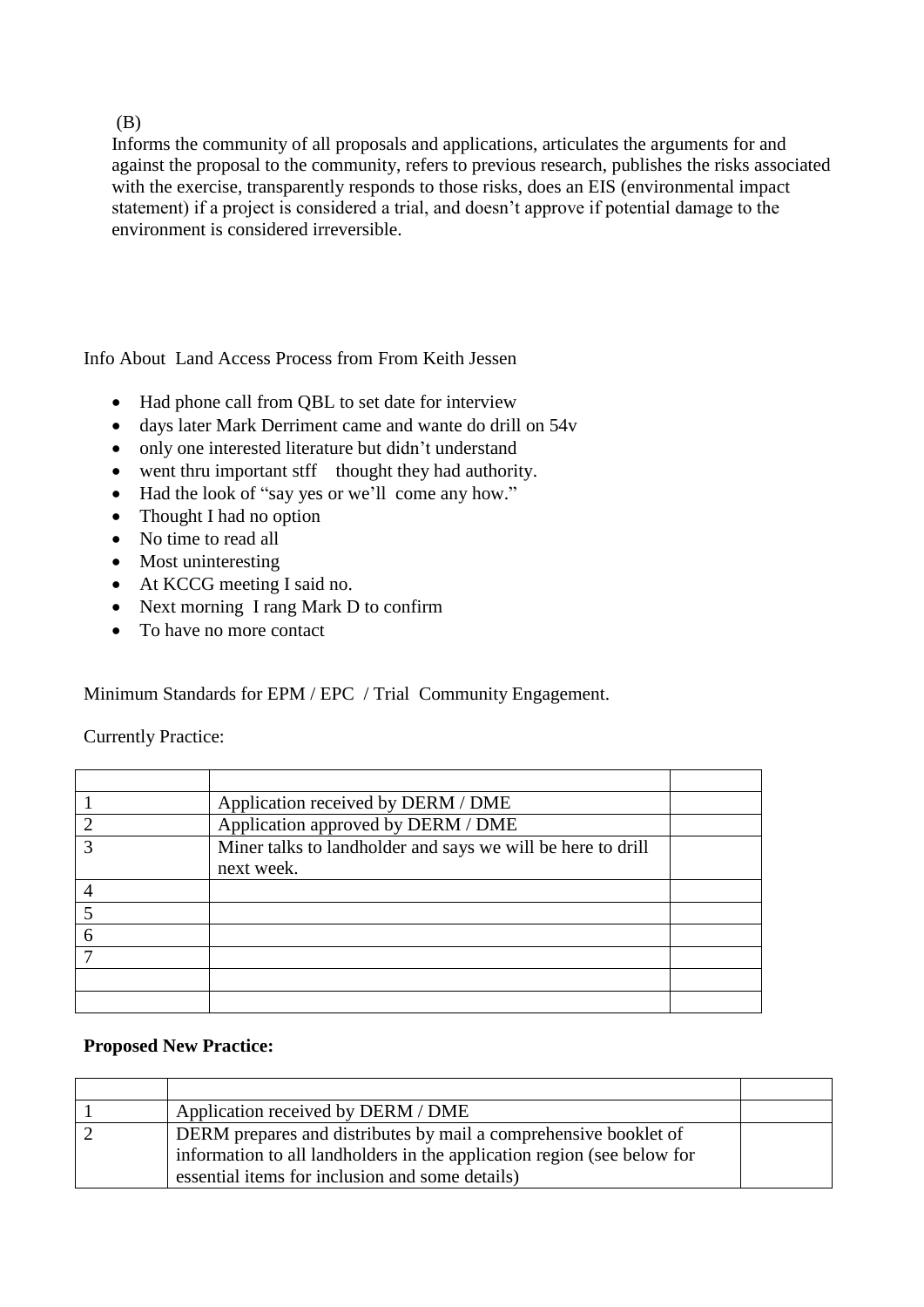| 3              | A public meeting is conducted by DERM / DME and the applicant          |  |
|----------------|------------------------------------------------------------------------|--|
|                | company to explain the proposal (suggested topics for meeting below)   |  |
| $\overline{4}$ | Submissions received (objections, enquiries, support)                  |  |
| 5              | Application assessed by a panel that includes:                         |  |
|                |                                                                        |  |
|                |                                                                        |  |
| 6              | Application approved by DERM / DME                                     |  |
|                | DERM / DME activates website quicklink (hosting a project and locality |  |
|                | specific set of resources, eg. Queensland Bauxite, South Burnett)      |  |
|                | Community is informed of approval by mail out                          |  |
| 8              | Miner talks to landholder and says we will be here to drill next week. |  |
| 9              |                                                                        |  |
| 10             |                                                                        |  |
|                |                                                                        |  |
|                |                                                                        |  |
|                |                                                                        |  |
|                |                                                                        |  |
|                |                                                                        |  |
|                |                                                                        |  |

# **Information Booklet Contents**

|                | <b>Introduction from Minister</b>                                  |  |
|----------------|--------------------------------------------------------------------|--|
| $\overline{2}$ | Invitation to attend the public meeting                            |  |
| 3              |                                                                    |  |
| 4              |                                                                    |  |
| 5              |                                                                    |  |
| 6              | Application details / criteria against which it will be assessed   |  |
|                | Company details and contacts                                       |  |
|                | Maps (details of this project)                                     |  |
| 8              | Other local permits (including maps of less detail)                |  |
|                |                                                                    |  |
| 8              | Contact details for support                                        |  |
| 9              | Right and Responsibilities of the Landholder                       |  |
| 10             | Right and Responsibilities of the Applicant (mining company)       |  |
| 11             | Local considerations (Strategic Cropping pending, local economy, ) |  |
| 12             | Objection and submission details                                   |  |
| 13             |                                                                    |  |
| 14             |                                                                    |  |
| 15             |                                                                    |  |
| 16             |                                                                    |  |